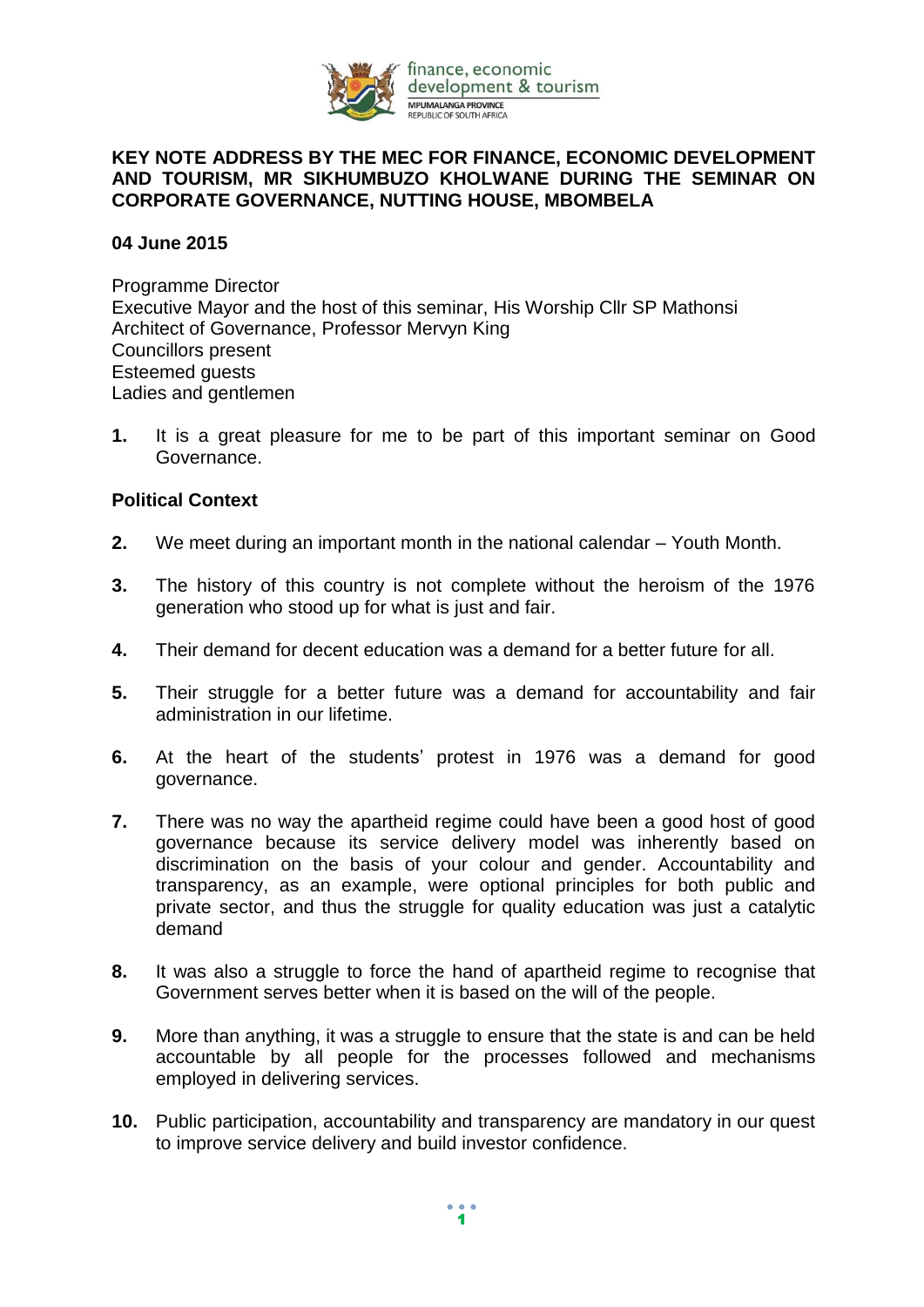

- **11.** These elements were non-existent. The system defied the very essence of what Government is all about.
- **12.** Fast forward to our last step towards democratic South Africa, the eminent citizen of the world, Dr Nelson Mandela in his acceptance speech for the Nobel Prize in 1993, said and I quote:

*"We …will have a society which recognises that all people are born equal, with each entitled in equal measure to life, liberty, prosperity, human rights and good governance".*

- **13.** This seminar is about the entitlement that President Mandela was talking about, which is Good Governance.
- **14.** According to the United Nations Development Programme (2007:31)

*"Good governance refers to a high quality of processes by which decisions affecting public affairs are reached and implemented. Good governance ensures that all, including the poor and other disadvantaged groups, are included and have the means (1) to influence the direction of development in particular as far as it affects their lives, (2) to make contributions to development and have these recognized, and (3) to share in the benefits of development and improve their lives and livelihoods."*

- **15.** Good Governance is therefore connected with processes that recognize a need for accountability and correct stewardship over the financial and non-financial resources at our disposal.
- **16.** It gives impetus to the task of improving performance and tackling corruption in public and private sector.
- **17.** It is for this reason that we consider Good Governance as an absolute necessity for people-oriented service delivery.

## **Programme director**

- **18.** Government has made many strides in responding to citizen's entitlement for Good Governance at all spheres of Government.
- **19.** The Constitution of the Republic of South Africa, Chapter 3 in particular, embraces the principle of cooperative governance which requires all spheres of Government to provide **"effective, transparent, accountable and coherent governance…"**
- **20.** We have established institutions and mechanisms to safeguard our democratic value system as enshrined in the Constitution.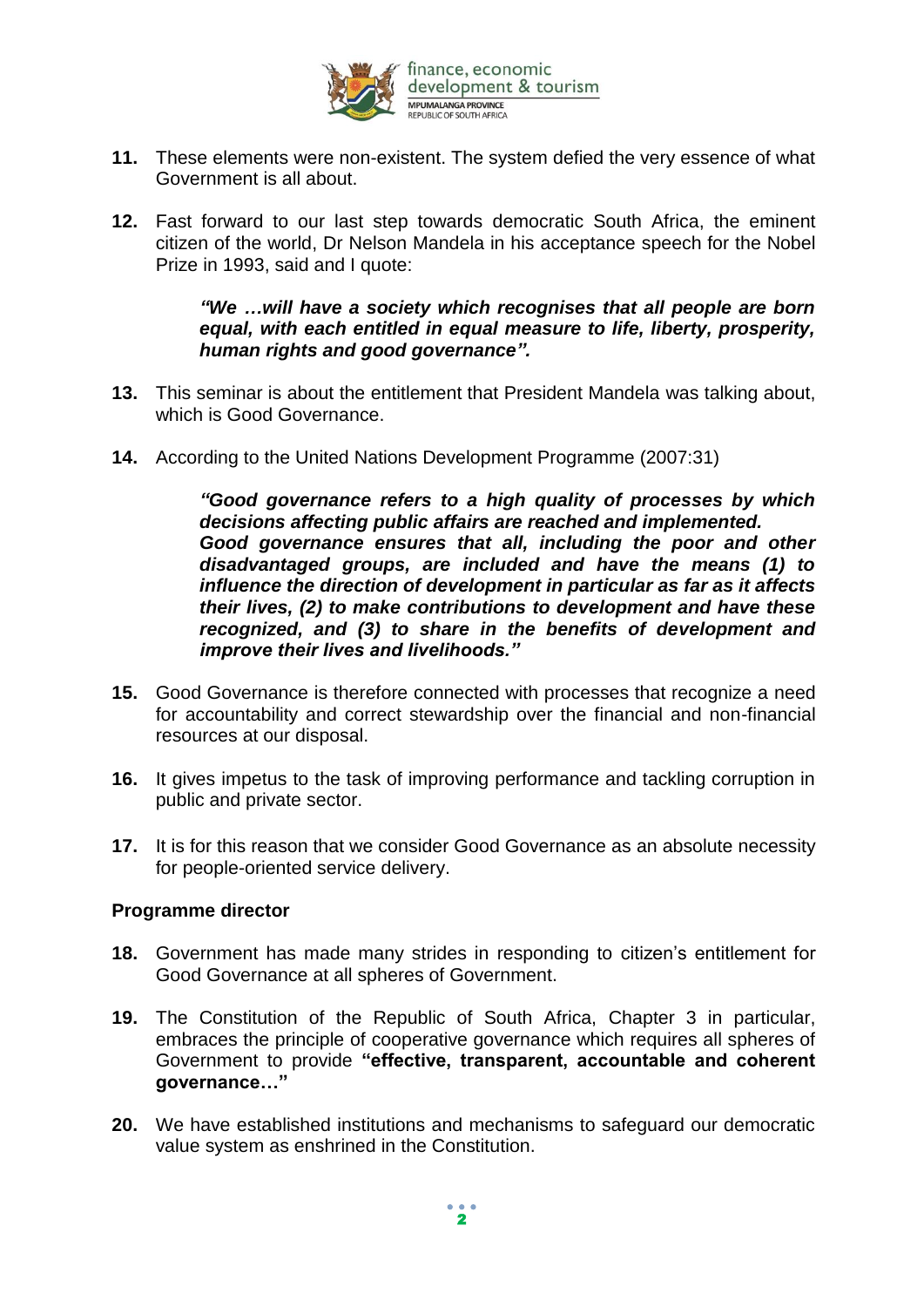

- **21.** At the Provincial and Local Government spheres, we have established system of checks and balances in that:
	- o All Provincial Departments have appointed Chief Risk Officers;
	- o Audit and Risk Committees in the Province are all also chaired by external professional; although some of Departments and municipalities are using shared audit committees systems;
	- o Public Entities have established the Risk Management function, although the structures are not fully fledged as yet.
	- o All Departments and Twenty (20) of the twenty one (21) municipalities have established the internal audit functions, and
	- o We established Internal Audit Forum which provides a platform for peer reviews and sharing of good practices on financial governance.
- **22.** While we place a great value on the work of these assurance structures to enable the Government to pursue the objective of clean administration; we know that they are not panacea to all our challenges in corporate and financial governance.
	- a. South Africa and the nations of the world need public and private sector which respect the rule of the law and are committed to clean governance;
	- o We need officials who share the same value system that demands accountability, transparency and responsibility from all, and
	- o We need the systems that have added layer of defence against unscrupulous activities and conduct.
- **23.** The Honourable Premier DD Mabuza sums it up well when he said, and I quote:

*We need …. to have the right systems, the rights attitudes, the right tools of the trade, and of course, the right people at the right place"* to realise good governance and effective service delivery.

- **24.** Our quest for good governance requires men and women, in public and private sector, in leadership and administrative levels, to swear allegiance to the Constitution of the Republic of South Africa and other legislations that seek to maintain the integrity of the State.
- **25.** It is in this context that the Provincial Government welcomes the ground breaking workshops by Professor Mervyn King which seeks to inculcate good corporate governance in all institutions in the Province.